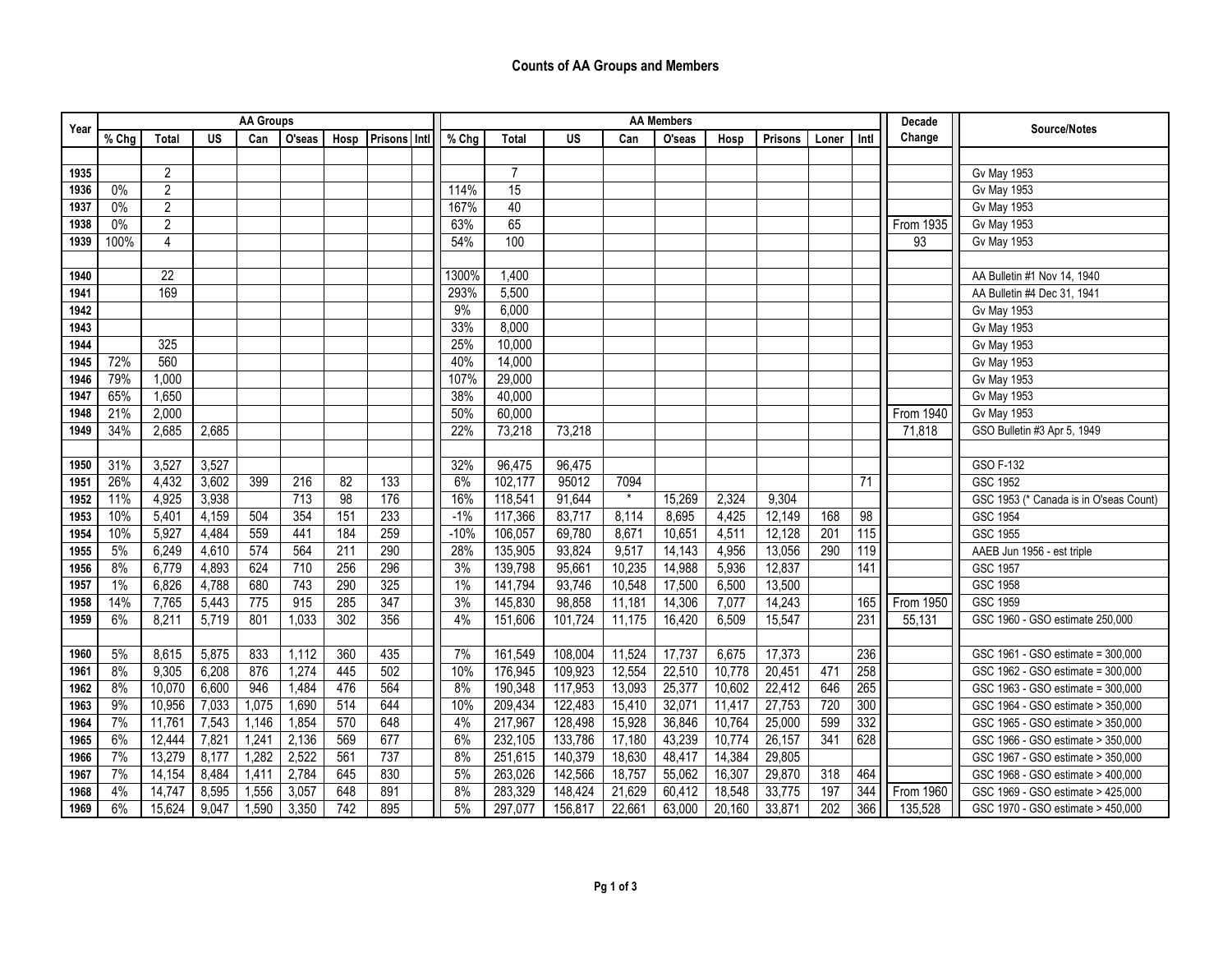| Year | <b>AA Groups</b> |              |        |       |        |       |                |        |       |           |           | <b>AA Members</b> | Decade  | Source/Notes |                |       |                  |                  |                                        |
|------|------------------|--------------|--------|-------|--------|-------|----------------|--------|-------|-----------|-----------|-------------------|---------|--------------|----------------|-------|------------------|------------------|----------------------------------------|
|      | % Chg            | <b>Total</b> | US     | Can   | O'seas | Hosp  | <b>Prisons</b> | l Intl | % Chg | Total     | <b>US</b> | Can               | O'seas  | Hosp         | <b>Prisons</b> | Loner | Intl             | Change           |                                        |
|      |                  |              |        |       |        |       |                |        |       |           |           |                   |         |              |                |       |                  |                  |                                        |
| 1970 | 5%               | 16,459       | 9,541  | ,66   | 3,559  | 767   | 925            |        | 5%    | 311,450   | 167,167   | 25,957            | 66,632  | 18,604       | 32,481         | 197   | $\overline{412}$ |                  | GSC 1971 - GSO estimate > 500,000      |
| 1971 | 8%               | 17,776       | 10,342 | 1,815 | 3,921  | 783   | 915            |        | 6%    | 329,907   | 181.419   | 29,073            | 71,349  | 16,900       | 30,300         | 478   | 388              |                  | GSC 1972 - GSO estimate > 575,000      |
| 1972 | 17%              | 20,829       | 12,137 | 2,031 | 4,761  | 914   | 986            |        | 20%   | 395.244   | 211.686   | 32,740            | 85,944  | 28,995       | 34.977         | 502   | 400              |                  | GSC 1973 - GSO estimate > 650,000      |
| 1973 | 8%               | 22,467       | 12,869 | 2,122 | 5,428  | 1,030 | 1,018          |        | 7%    | 421,151   | 225,911   | 35,091            | 101,611 | 22,915       | 34,764         | 397   | 462              |                  | GSC 1974 - GSO estimate > 725.000      |
| 1974 | 11%              | 25,030       | 14,448 | 2,427 | 6,088  | 1,046 | 1,021          |        | 19%   | 502,733   | 287,699   | 42,922            | 107,127 | 28,057       | 35,962         | 450   | $\overline{516}$ |                  | GSC 1975 - GSO estimate > 800,000      |
| 1975 | 6%               | 26,456       | 15,308 | 2,511 | 6,153  | 1,351 | 1,133          |        | 6%    | 533,590   | 292,646   | 43,903            | 126,455 | 32,711       | 36,958         | 381   | 536              |                  | GSC 1976 - GSO estimate > 1,000,000    |
| 1976 | 11%              | 29,352       | 16,557 | 2,683 | 7,597  | 1,285 | 1,230          |        | 8%    | 574,318   | 320.913   | 47,843            | 134,537 | 30,792       | 39,323         | 300   | 610              |                  | GSC 1977 - GSO estimate > 1,000,000    |
| 1977 | 8%               | 31,587       | 18,382 | 2,950 | 7,597  | 1,400 | 1,258          |        | 7%    | 612,876   | 352,807   | 50,783            | 134,537 | 33,544       | 40,205         | 393   | 607              |                  | GSC 1978 - GSO estimate > 1,000,000    |
| 1978 | 5%               | 33,24'       | 18,926 | 3,157 | 8,737  | 1,285 | 1,136          |        | 2%    | 627,456   | 356,383   | 53,601            | 149,336 | 30,788       | 36,306         | 435   | 607              | From 1970        | GSC 1979 - GSO estimate > 1.000.000    |
| 1979 | 20%              | 39,964       | 20,359 | 3,349 | 14,016 | 1,156 | 1,084          |        | 38%   | 868,171   | 387,875   | 56,672            | 362,772 | 23,956       | 35,336         | 760   | 800              | 556,721          | GSC 1980 - GSO estimate > 1,000,000    |
|      |                  |              |        |       |        |       |                |        |       |           |           |                   |         |              |                |       |                  |                  |                                        |
| 1980 | 5%               | 42,105       | 22,169 | 3,624 | 14,016 | 1,182 | 1,114          |        | 5%    | 907,575   | 414,434   | 61,531            | 362,772 | 24,822       | 42,920         | 508   | 588              |                  | GSC 1981 - est > 1,000,000             |
| 1981 | 14%              | 47,797       | 24,293 | 3,781 | 17,650 | 935   | 1,138          |        | 3%    | 937,705   | 455,505   | 64,244            | 354,465 | 24,310       | 38,153         | 493   | 535              |                  | GSC 1982 - O'seas data estimated       |
| 1982 | 12%              | 53,576       | 26,608 | 3,948 | 20,669 | 1,030 | 1,321          |        | 14%   | 1,065,299 | 518,790   | 66,344            | 412,418 | 25,750       | 40,951         | 515   | 531              |                  | GSC 1983 - Estimates dropped           |
| 1983 | 9%               | 58,576       | 29,827 | 4,197 | 22,156 | 1,052 | 1,344          |        | 12%   | 1,191,916 | 585,823   | 69,931            | 466,897 | 25,899       | 42,336         | 508   | $\overline{522}$ |                  | GSC 1984 - Base becomes Jan 1          |
| 1984 | 7%               | 62,860       | 31,754 | 4,286 | 24,221 | 1,047 | 1,552          |        | 13%   | 1,350,793 | 630,679   | 71,632            | 574,681 | 26,175       | 46,560         | 555   | 511              |                  | <b>GSC 1985</b>                        |
| 1985 | 7%               | 67,019       | 33,840 | 4,445 | 27,054 |       | 1,680          |        | 7%    | 1,445,999 | 676,234   | 74,277            | 644,051 |              | 50,400         | 497   | 540              |                  | GSC 1986 - Hospital count dropped      |
| 1986 | 9%               | 73,192       | 36,002 | 4,540 | 30,868 |       | 1,782          |        | 8%    | 1,556,316 | 727,145   | 76,377            | 698,271 |              | 53,460         | 520   | $\overline{543}$ |                  | <b>GSC 1987</b>                        |
| 1987 | 4%               | 76,184       | 38,276 | 4,654 | 31,387 |       | 1,867          |        | 4%    | 1,617,296 | 775,040   | 78,057            | 707,130 |              | 56,010         | 526   | 533              |                  | <b>GSC 1988</b>                        |
| 1988 | 12%              | 85,270       | 40,693 | 4,749 | 38,060 |       | 1,768          |        | 7%    | 1,734,734 | 835,489   | 81,293            | 762,046 |              | 54,808         | 539   | $\overline{559}$ | <b>From 1980</b> | GSC 1989                               |
| 1989 | 3%               | 87,696       | 43,107 | 4,866 | 38,060 |       | 1,663          |        | 3%    | 1,793,834 | 896,033   | 82,949            | 762,046 |              | 51,553         | 598   | 655              | 886,259          | <b>GSC 1990</b>                        |
|      |                  |              |        |       |        |       |                |        |       |           |           |                   |         |              |                |       |                  |                  |                                        |
| 1990 | 7%               | 93,914       | 46,450 | 5,046 | 40,755 |       | 1,663          |        | 14%   | 2,047,469 | 1,012,623 | 87,532            | 894,260 |              | 52,534         | 303   | $\overline{217}$ |                  | GSC 1991                               |
| 1991 | 3%               | 96,458       | 48,747 | 5,173 | 40,755 |       | 1,783          |        | 4%    | 2,120,130 | 1,079,719 | 90,735            | 894,260 |              | 54,782         | 386   | 248              |                  | <b>GSC 1992</b>                        |
| 1992 | $-8%$            | 89,215       | 50,325 | 5,275 | 31,700 |       | 1,915          |        | $-3%$ | 2,048,954 | 1,135,395 | 94,986            | 770,185 |              | 47,701         | 435   | 252              |                  | GSC 1993 - O'seas figures revised      |
| 1993 | $1\%$            | 90,155       | 50,541 | 5,287 | 32,190 |       | 2,137          |        | 1%    | 2,062,380 | 1,134,500 | 96,500            | 778,659 |              | 52,182         | 369   | 170              |                  | GSC 1994 - GSO records system revision |
| 1994 | $-1%$            | 89,239       | 49,443 | 5,133 | 32,578 |       | 2,085          |        | $-7%$ | 1,910,528 | 1,247,471 | 95,546            | 516,015 |              | 50,983         | 359   | 154              |                  | GSC 1995 - GSO records system revision |
| 1995 | 7%               | 95,166       | 50,671 | 5,259 | 37,082 |       | 2,154          |        | 1%    | 1,922,269 | 1,153,795 | 97,397            | 614,466 |              | 56,133         | 333   | 145              |                  | GSC 1996 - Much O'seas data missing    |
| 1996 | 2%               | 96,997       | 50,681 | 5,275 | 38,765 |       | 2,276          |        | 2%    | 1,959,829 | 1,158,850 | 98,720            | 642,636 |              | 59,174         | 316   | 133              |                  | <b>GSC 1997</b>                        |
| 1997 | $1\%$            | 97,568       | 50,997 | 5,277 | 38,895 |       | 2,399          |        | 0%    | 1,967,433 | 1,166,079 | 102,499           | 636,306 |              | 62,129         | 312   | 108              |                  | <b>GSC 1998</b>                        |
| 1998 | 1%               | 98,710       | 51,183 | 5,257 | 39,804 |       | 2,466          |        | 1%    | 1,989,124 | 1,166,927 | 101,786           | 656,938 |              | 63,002         | 347   | 124              | From 1990        | GSC 1999                               |
| 1999 | 0%               | 99,024       | 51,151 | 5,132 | 40,222 |       | 2,519          |        | 0%    | 1,990,504 | 1,161,436 | 97,504            | 666,413 |              | 64,723         | 314   | 114              | $-56,965$        | GSC 2000                               |